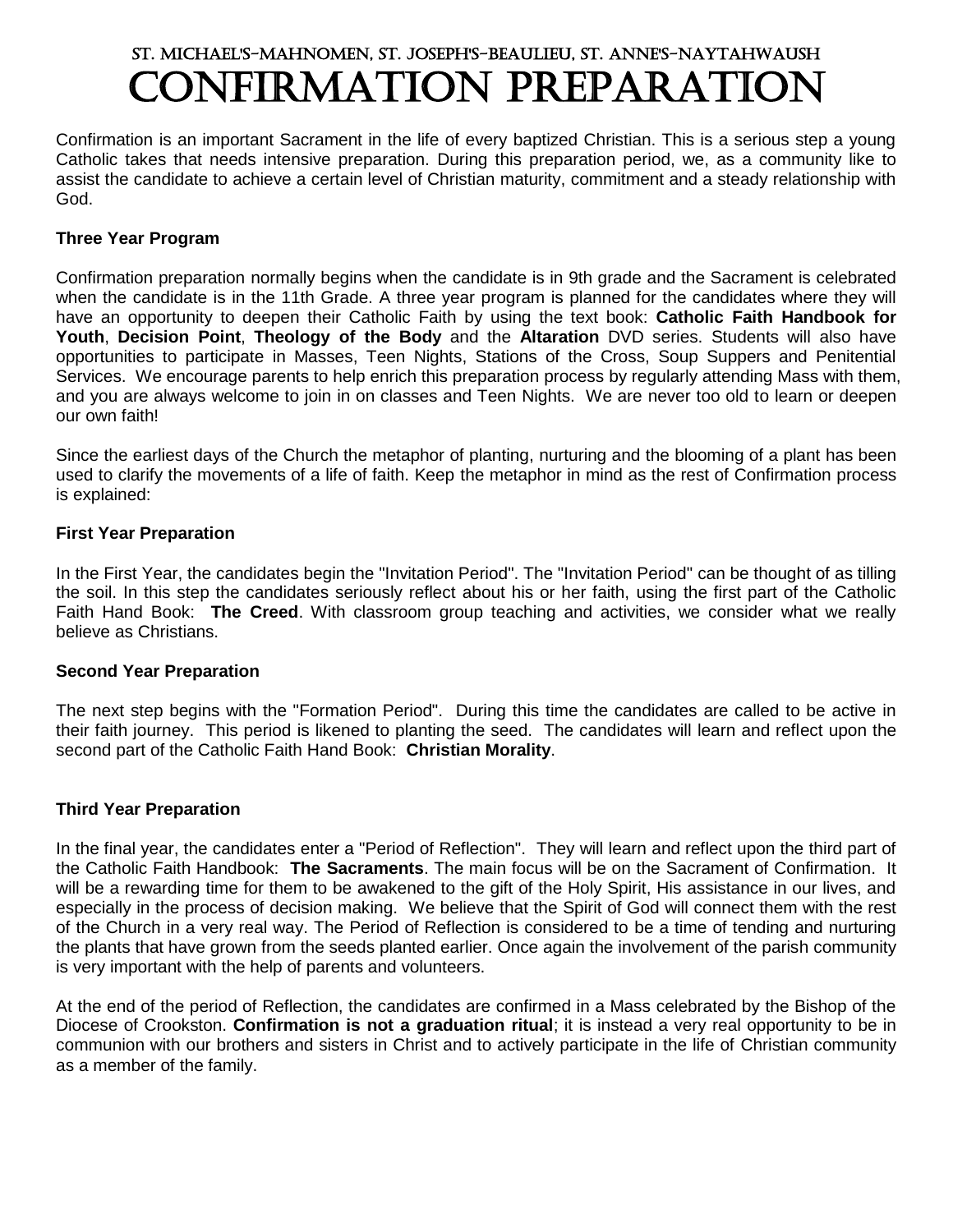# WHAT IS EXPECTED OF THE CANDIDATES?

- Fill out the Confirmation Registration Form when in 9th Grade.
- If you were baptized outside of St. Michael's, Mahnomen or St. Joseph's, Beaulieu Catholic Churches, you will need to submit a copy of your baptism certificate.
- Attend and participate in all Confirmation Classes regularly. Being absent more than three times in a year will require alternative learning.
- As a baptized Catholic, you are expected to participate in the weekend Masses, Holy Days of Obligation and Community Reconciliation Services during the Advent and Lenten seasons.
- Choose a sponsor using the guidelines.
- Complete the Candidate / Sponsor Questions by March  $31<sup>st</sup>$  (these are a series of questions handed out that should be done together with sponsor or parent.)
- Complete a minimum of 10 hours of Christian Service per year. A form needs to be filled out for **each** service completed and signed by the person supervising the service.
- Participate in at least **one Youth Rally** within the **3 year period**, **one Retreat** during your second or third year, and all youth programs organized in the parish.
- Pick a confirmation patron/name saint by March 31<sup>st</sup> (your *first year* freshman.)
- Write a reflection paper about your confirmation patron/name saint by March 31<sup>st</sup> (your **second year** sophomores.)
- Write a letter to the Bishop of Crookston requesting him to confirm you and present the letter to your teacher by December 15<sup>th</sup> - (your *third year* - Juniors.)
- Have an interview with the Confirmation Team in the spring of your **third year** of preparation.

#### **Confirmation Sponsor Guidelines**

Your Sponsor should be:

- At least 18 years of age
- Fully initiated into the Church (celebrated Baptism, Confirmation and Eucharist)
- A **practicing** member of a Catholic Parish community
- Could be one of your baptismal godparents
- Parent's MAY NOT be your sponsor
- Must be able to walk the journey of faith with the candidate (i.e. regularly communicate with you, pray for you and attend required Confirmation sessions.

#### **What is Christian Service?**

Christian Service is anything done for someone else that was not rewarded with any type of payment or benefit. As long as a reflection can be written about how Christ was present in the work, it is valid service work. Christian service should always be directed to build up and better the Christian community. A candidate is expected to do at least 10 hours - (5 hours in the church) of Christian service every year, and is asked to tithe of one's financial resources also.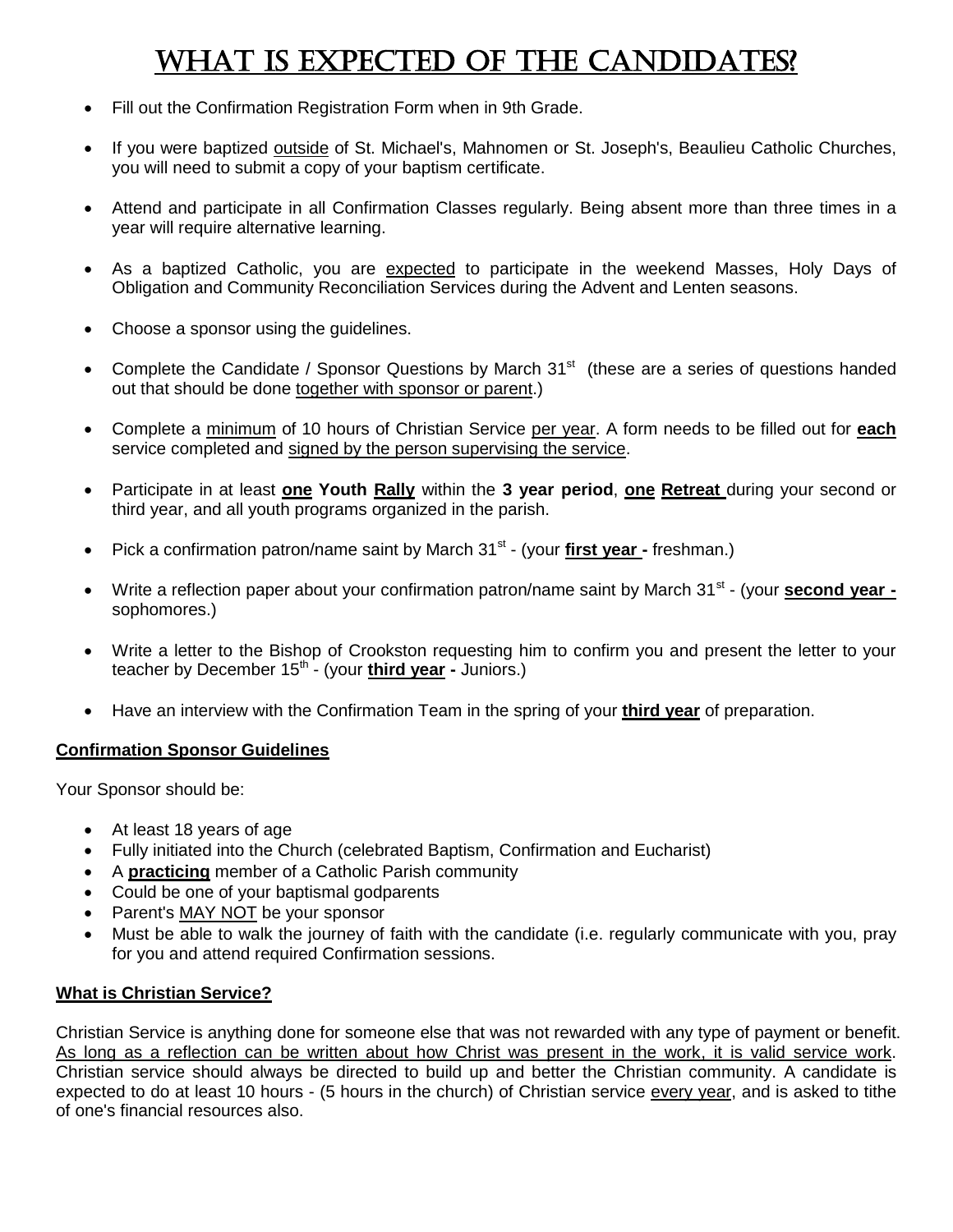#### **Confirmation Patron/Name Saints**

- Preferably one of the baptismal names, if they are saints
- A paper on the life of your saint is needed the paper should include the Birth and Death date of your saint (if available), What your particular saint is known for, a brief description of their life/how they became a saint and how you can imitate the life of your patron saint.

#### **Retreat Opportunities**

#### NET Retreats:

There are retreats available at the Net Center in West St. Paul. Information and dates can be found on their website - www.netusa.org/confirmation. Also, there are some parishes within our Diocese that will be holding Net Retreats. I will be giving out that information as I receive it.

#### TEC Retreats

Agassiz Valley TEC: Dates, locations and applications can be found online at www.agassizvalleytec.com Central MN TEC: Dates, location and applications can be found online at www.cmtec.org

#### **What is expected of the Sponsor?**

A Sponsor will be called upon to participate in the following duties:

- Commit yourself to pray for your candidate and whenever you have meetings with your candidate pray with him / her.
- Regularly communicate with your candidate.
- At your meetings with the candidate, discuss the topics on faith, clarify his / her doubts and help your candidate with Confirmation projects and activities.
- Write a brief letter to your candidate, telling what the talents and gifts of your candidate are and encourage them to use them for building up a bright future. The candidates will receive this letter at the rehearsal session for the rite of Confirmation.
- Sponsors are welcome to attend the Confirmation sessions with the candidates on Wednesday evenings.

### **Qualities of a Sponsor**

You are not expected to be all-knowing or all-perfect. But as a sponsor, here are a few qualities that your candidate can expect from you.

- **Hospitable**. A sponsor must be a welcoming and inclusive person a host. The sponsor needs to be open to accepting and discovering the person and the gifts – sometimes hidden – of his or her candidate. Your personal welcome helps the candidate discover both the comfort and the challenge offered by the community of faith. You can help establish a sense of belonging in your candidate.
- **Prayerful.** By being a person of prayer willing to pray and trying to pray you will be a person responsive to the needs of your candidate and to the messages of the Holy Spirit.
- **Respectful.** As a sponsor, you need to remain open and considerate. You need to value and esteem the opinions, ideas, gifts, talents, hopes, fears, and feelings of your candidate. You also need to show that respect by treating the sharing you and your candidate do with confidentiality.
- **Generosity.** In the hustle and bustle of today, just to *be* a sponsor takes a certain generosity. You will be called upon to be generous with many precious commodities – time, talent, patience and prayer. Your candidate needs to see and experience your faith.
- **Faithfulness**. Your faith must be steadfast, seeking, open, and growing. The community is made up of people on the way – people who have not yet arrived! We are all asked to walk our journey of faith, believing that in asking we shall be given, in seeking we shall find, and in knocking it shall be opened. That makes it abundantly clear that your faith is *alive*.